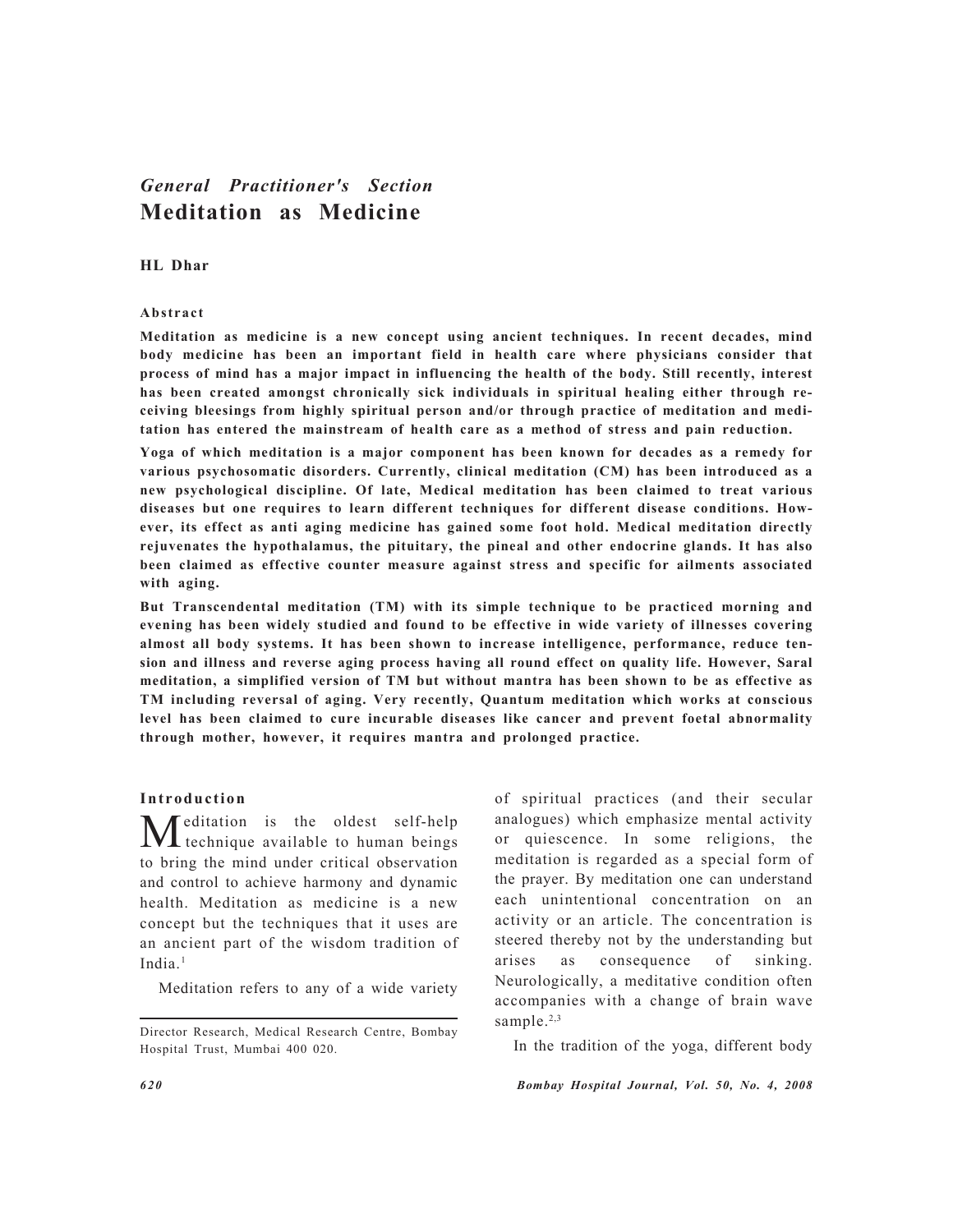attitudes and exercises become as well as and other kinds of the Askese chamfered used in order to support meditation. In some tradition, for example with the so called red tantra, also sexual actions and attractions are inserted to the meditation. In more recent time (starting from the end of 1970) Bhagwan shree Rajneesh developed cult meditation techniques in its Ashram in Pune on "Western" humans.<sup>4</sup> By this the dynamic meditation, the Kundalini falls – meditation, the Natraj meditation and Nadabrahma meditation.5 A further meditation schedule well known in the west is the Transcendental meditation (TM).<sup>6</sup>

# **Meditation for Physical, Mental and Spiritual Health**

In recent decades, mind body medicine has been an important field in health care where physicians consider that the process of the mind has a major impact in influencing the health of the body.<sup>6</sup> Among the various types of mind-body medicine therapy, meditation remains one of the most practiced techniques and many scientific studies carried out have proven the positive effects of meditation on both mental and physical health.7 It is a supreme self help method using one's own power of concentration to overcome the mental hindrances and reach the tranquillity and harmony within. One of the famous examples of meditation is "Transcendental meditation" individuals, report feeling refreshed both physically and psychologically following meditation and the mind becomes more alert and calm, thinking process is smooth and clear and the energy level of a person is increased.6,7 The second type of meditation (Vipassana) practiced, is mindfulness meditation. In this type of meditation, the main function of the mind is to understand the way things are.<sup>7</sup>

#### **Meditation Therapy**

In recent years, interest has been created amongst chronically sick individuals in spiritual healing either through receiving blessings from highly spiritual person and/or through practice of meditation.<sup>8</sup> Meditation therapy has entered the mainstream of health care as a method of stress and pain reduction. For example, in an early study in 1972, Transcendental meditation was shown to effect the human metabolism by lowering the biochemical byproducts of stress such as lactate (lactic acid) and by decreasing heart rate and blood pressure and reducing favourable brain waves.<sup>9</sup>

# **Yoga**

First scientific evidence of meditation as medicine came from yoga which ends in meditation. In classical yoga, meditation serves as mirror image leading to therapeutic meditation. Hypnotherapy belongs to this category. Many substances like cannabis were used for religious or meditative purposes e.g.. North American Indians used particularly psychoactive plants containing hallucinogens in order to dive in-connection with a dance or similar ritual, into a Trance condition.10

Integrated yoga of which meditation is a major component has been known for decades as a remedy for various psychosomatic disorders.<sup>11</sup> Currently, Kundalini yoga meditation has been found to be specific for treating obsessive compulsive disorder (OCD), fourth common disabling disorder world wide.<sup>12</sup>

# **Clinical Meditation**

The term Clinical meditation (CM) has been introduced in recent years as a new psychological discipline.13 It is defined as a sub-field of clinical psychology and complementary counterpart of psychotherapy.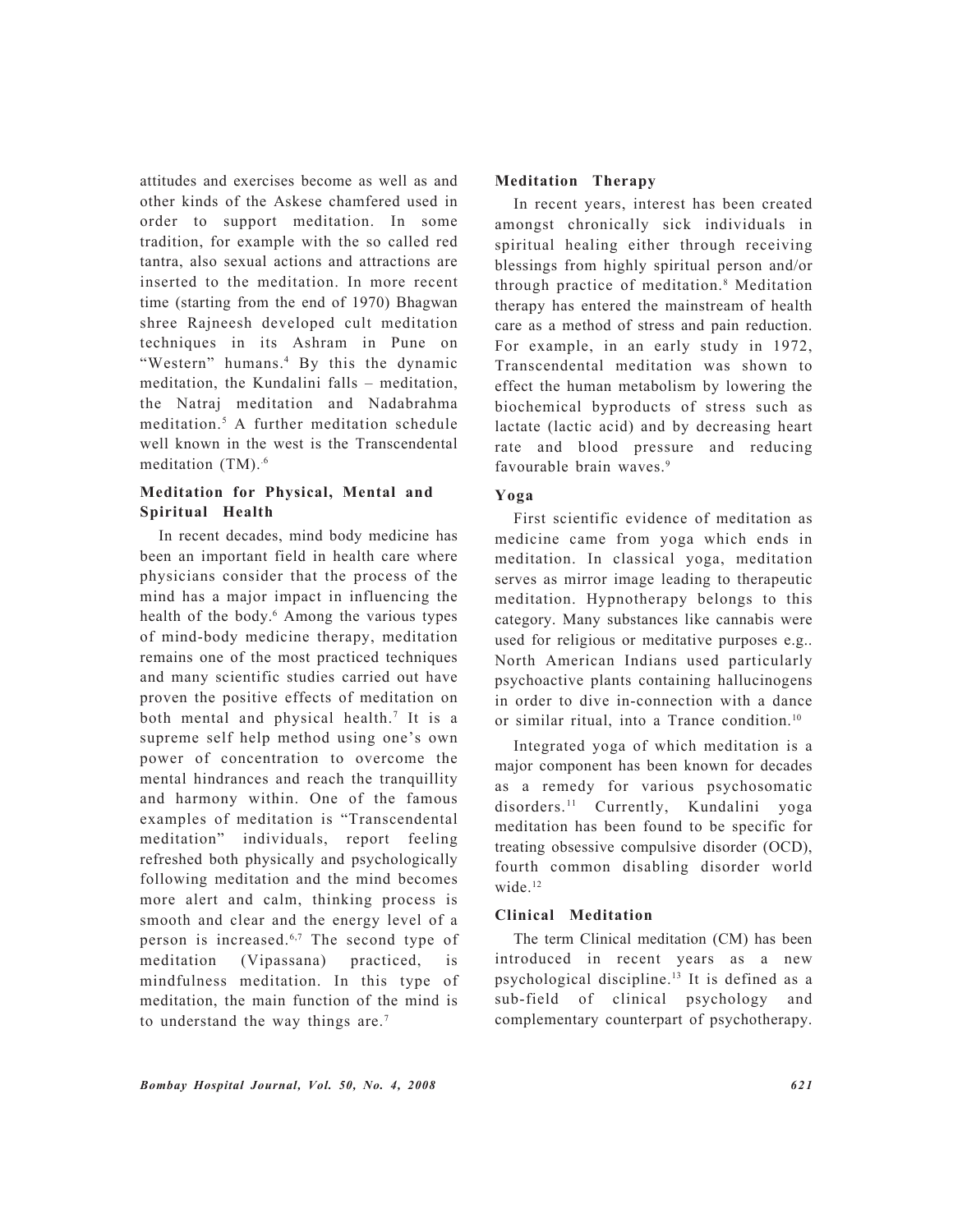It is based on the academic knowledge gathered from the second half of 20<sup>th</sup> century on until now about the clinical application of meditation techniques originated in the East. Its goal is understanding and helping individuals to practice meditation in order to alleviate existential emotional suffering, attain state of and beyond pure emotion to ultimately realize a level of consciousness. CM supposes to be a health profession that respects the cannons of empirical science and endorses a holistic biopsychosocial and spiritual outlook of existence. Outcome studies reveal that a selection of medical techniques required favourable results in the areas of health promotion, prevention, care, healing and managerial functioning. But as yet, CM although capable of mitigating and extenuating clinical symptoms cannot make adamant claims for cure.<sup>14</sup>

# **Medical Meditation**

Meditation that deals with specific medical problems is called Medical meditation. It is so specific because it balances and regenerates the body's etherical and physical energies forging an extra ordinary healing alliance. Medical meditations have the power to cut through the negative thought patterns which so often accompany illness, thus triggering the activation of our own natural healing.

Meditative techniques are sought frequently by patients opting with medical and psychological problems. The five unique attributes that endow this type of meditation with tremendous power are special postures and movements, exact positioning of hands and fingers, particular mantras or sounds, specific breathing patterns and a unique focus of concentration. The combination of these elements can change your entire profile of endocrine neurotransmitters and hormone secretions, easing you into calm, healing,

anti-aging state.15,16

#### **Meditation as Anti-aging Medicine**

While you see the visible signs of aging on the surface of your body, beneath the skin there are tell tale signs as well. Physiological studies have shown that your cardiac, pulmonary, musculoskeletal and brain functions are also declining as you become old. One of the first systems that wears out is the endocrine system, the glands that secrete hormones. Further more, the function of the immune system generally follows the function of the endocrine system. For example, production of critically important hormones such as growth hormones, begin to chop off around age 35 which is vitally important in helping you feel energetic, to repair your muscles and other tissues and to retain strong immunity. Other endocrine glands are especially vulnerable to aging. The pineal gland which produces sleep hormone melatonin, quickly declines with age until it generally becomes calcified and completely dysfunctional in most elderly people. Melatonin is also a powerful antioxidant and free radical scavenger. Similarly extremely important steroid hormone, DHEA drops off considerably causing innumerable problems. DHEA is vital for maintaining a stable body fat ratio and a high level of energy. It is also important to protect against the ravages of the stress hormone cortisone which when elevated can lead to a decline in immunity, memory loss and accelerated aging. Unbalanced stress also causes the hypothalamus, a gland considered as the "brain's brain" to decline in function resulting in loss of elasticity and flexibility. Skin loses its suppleness, memories fade, immunity wanes, sex drive declines and aging runs rampant resulting in depression and obesity, which are now at their highest rates in history among the young.Remember old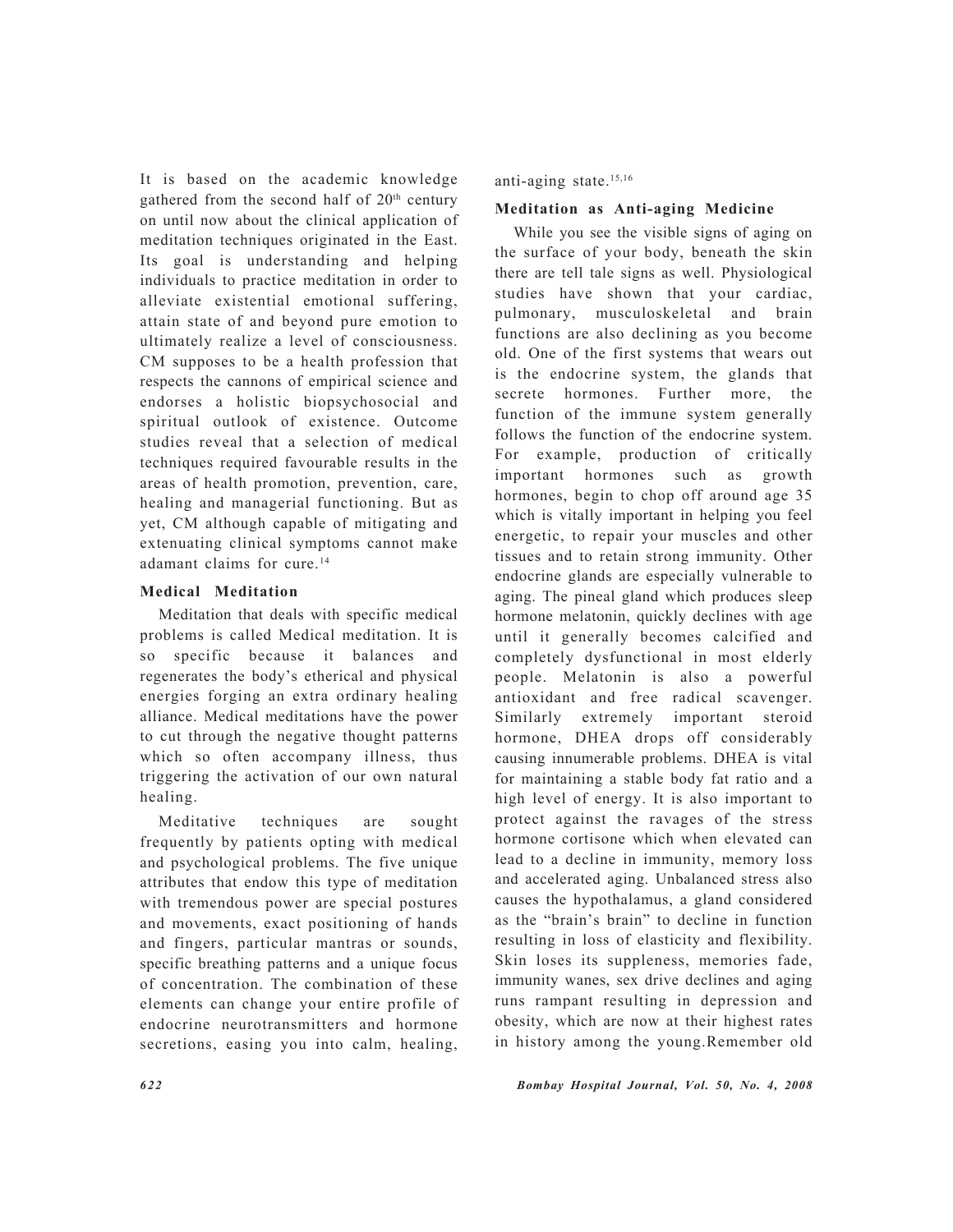age doesn't suddenly swoop down at 60; aging starts early especially subject your body and brain to physical and emotional assault.<sup>17</sup>

Meditation is the true anti-aging medicine because it activates our bodies' own natural anti-aging healing force.18 Medical meditation directly rejuvenates the hypothalamus, the pituitary, the pineal and other endocrine glands. In addition, Medical meditation is also the single most effective counter measure against stress and that it is specific for ailments including those associated with aging. However, medical meditation utilizes an array of remarkable techniques that revolutionise how doctors and patients approach the healing process. Each medical meditation has a specific physiological effect targeting afflictions from arthritis to ulcers to cancer.19 Here are the value of medical meditation, a form of therapy based on Kundalini yoga a discipline.12 Medical meditation is an adaptation of kundalini yoga combined with meditation, using specific breathing patterns, postures and movements, mantras and mental focus. Different medical meditations focus on different specific conditions, so once you have learned the basics, you can choose a specific Medical meditation for high blood pressure, to improve digestion, or to strengthen the immune system or the heart for example.

#### **Transcendental Meditation**

There are hundreds of meditation techniques, most of which fall into one or two categories concentrative and mindfulness. During concentrative meditation attention is focused on a single sound, an object or one's breath to bring about a calm tranquil mind. During mindfulness meditation, the mind becomes aware of but does not react to the wide variety of sensations, feelings and images with a current activity. However, much research has been done on Transcendental meditation (TM) bring about a state of deep relaxation in which body is totally at rest but mind is highly alert. The technique is a simple, natural, effortless procedure practiced for 20 minutes in the morning and evening in comfortable sitting position with eyes closed.20

Many studies have been done on TM showing it reduces tension and incidence of illness, increases intelligence and performance and reverses aging process.<sup>21</sup> Currently, Saral meditation a simplified version of TM but without mantra; its innumerable studies have also shown to be effective as  $TM^{22-24}$  including reversal of aging process.25 However, TM is a concentrative meditation technique which makes individual's awareness settle down resulting in a state of restful alertness, distinct from the commonly experienced state of walking, dreaming and deep sleep having common cure from wide variety of conditions: CNS (headache, depression, multiple sclerosis, epilepsy, stroke, digestive disorders; Addictions (smoking, alcoholism); Respiratory (asthma), Reproductive (premenstrual syndrome, impotence), Skin (acne), Immune system (AIDS) and Inter-body system (cancer).26

# **TM as Anti-aging Medicine**

Unlike Medical meditation $17,19$  which requires specific techniques for particular disorder, TM is unique in pursuing a simple technique20 having effect on various disorders including cardiac and overall anti-aging effect having long-term endocrinologic changes.<sup>27</sup> Still recently, Saral meditation has been reported as anti-aging.30

# **Quantum Meditation for Complete Reversal of Aging Process**

Very recently, a revolutionary meditation called Quantum meditation has been introduced, first of its kind anywhere claiming

*Bombay Hospital Journal, Vol. 50, No. 4, 2008 623*